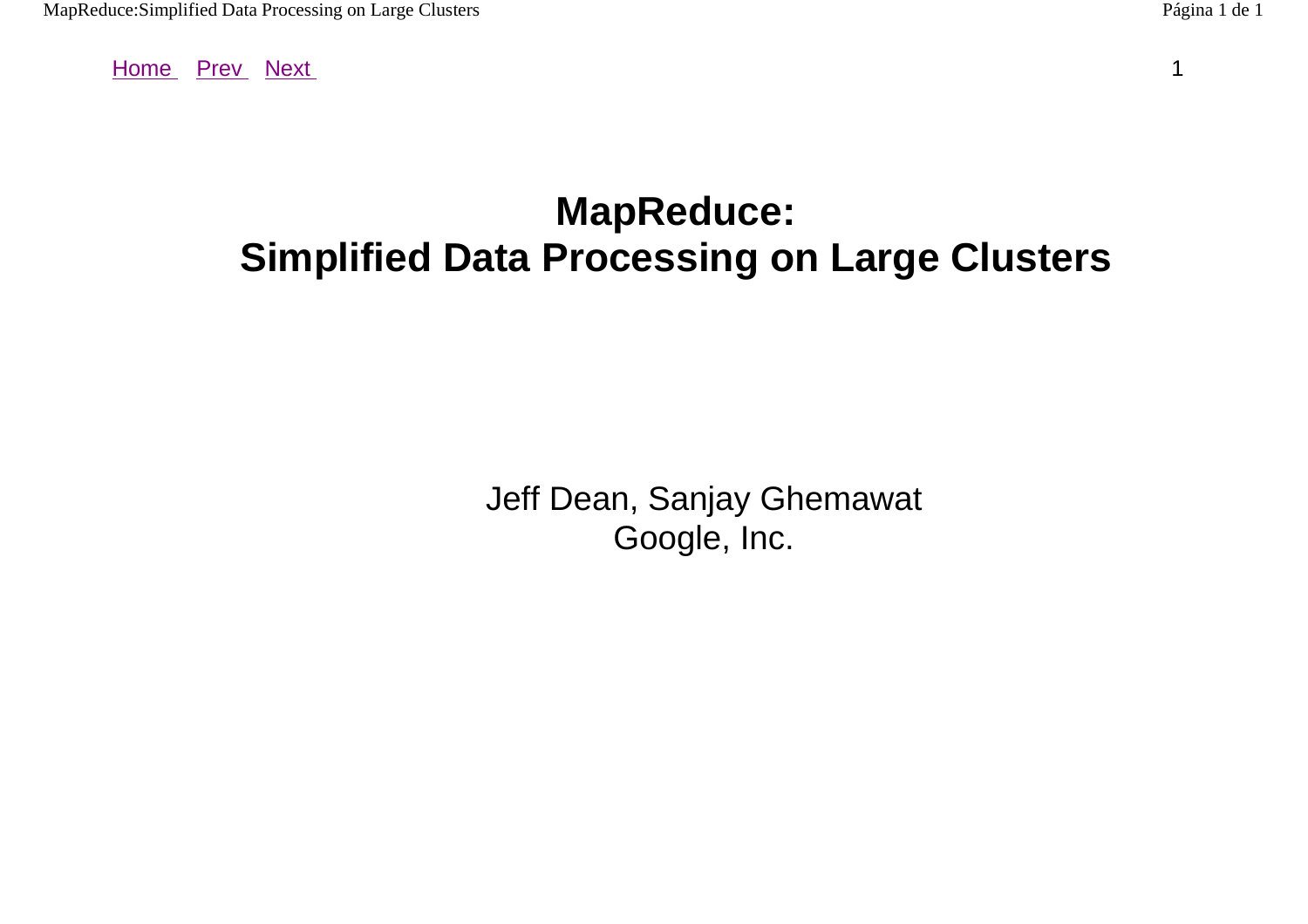## **Motivation: Large Scale Data Processing**

Many tasks: Process lots of data to produce other data Want to use hundreds or thousands of CPUs

■ ... but this needs to be easy

MapReduce provides:

- Automatic parallelization and distribution
- Fault-tolerance
- I/O scheduling
- Status and monitoring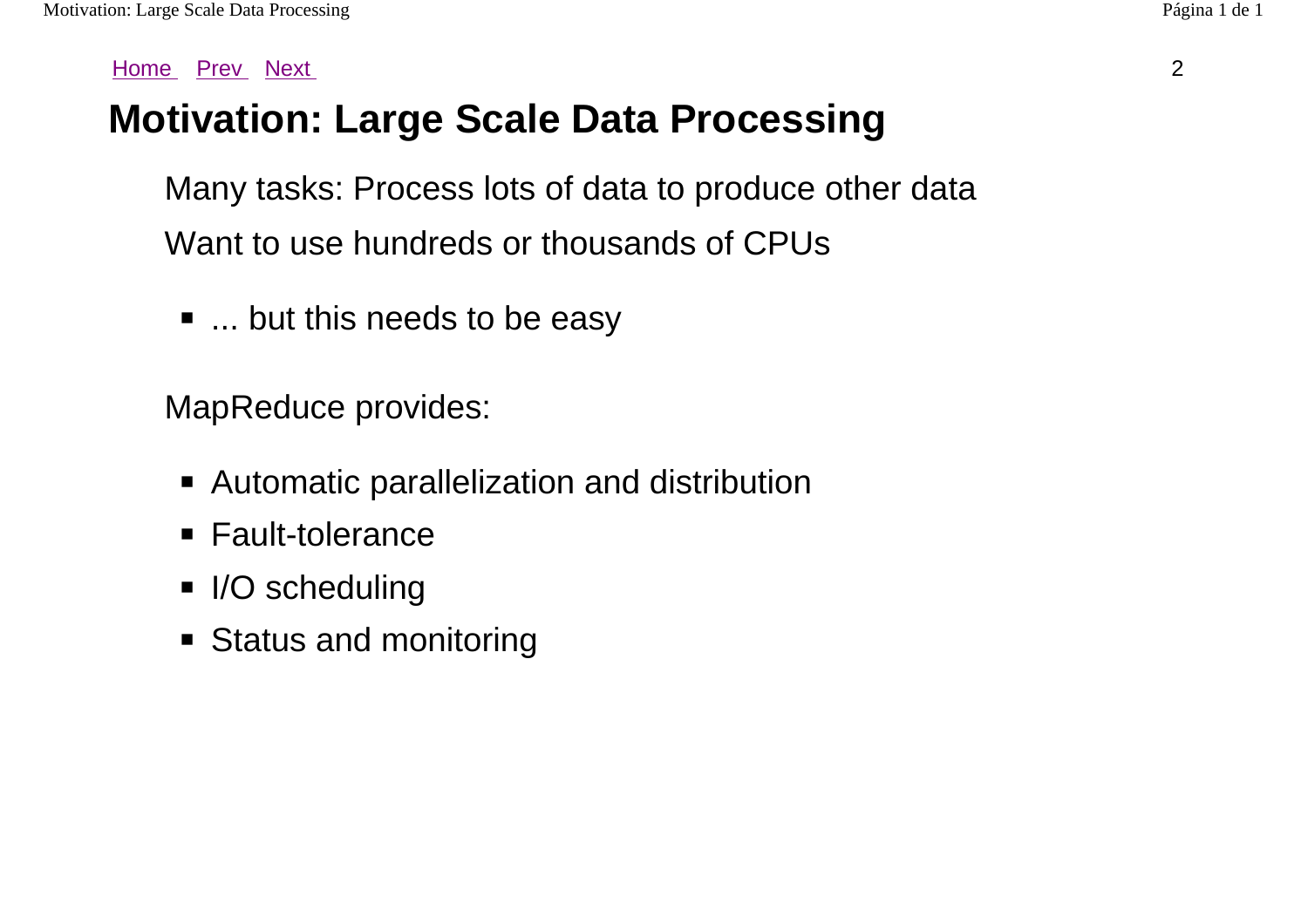## **Programming model**

Input & Output: each a set of key/value pairs

Programmer specifies two functions:

```
map (in_key, in_value) -> list(out_key, 
intermediate_value)
```
- Processes input key/value pair
- Produces set of intermediate pairs

reduce (out\_key, list(intermediate\_value)) -> list (out\_value)

- Combines all intermediate values for a particular key
- Produces a set of merged output values (usually just one)

Inspired by similar primitives in LISP and other languages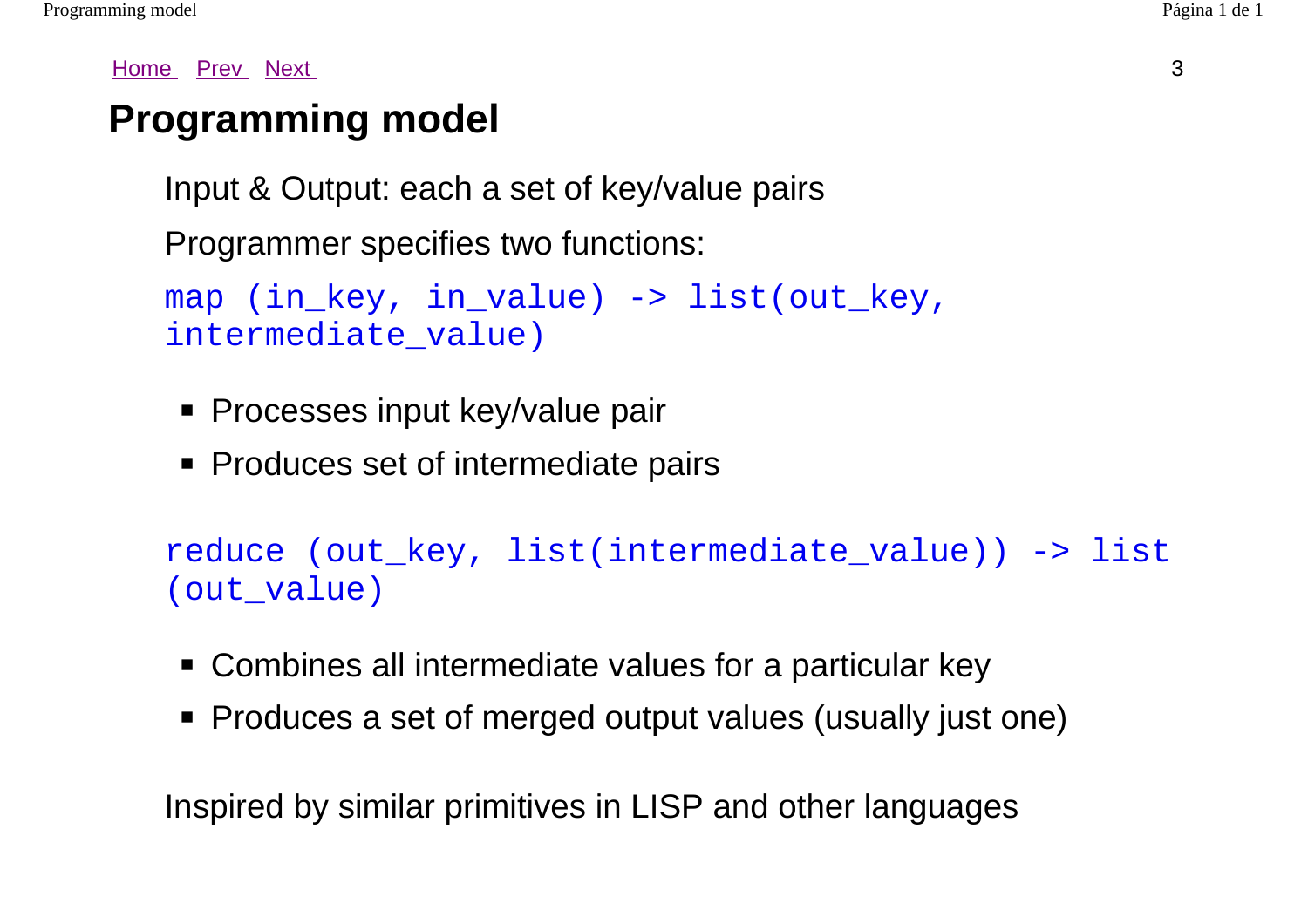

**Jimmy Lin and Chris Dyer. University of Maryland**

**Fernando Pérez Costoya**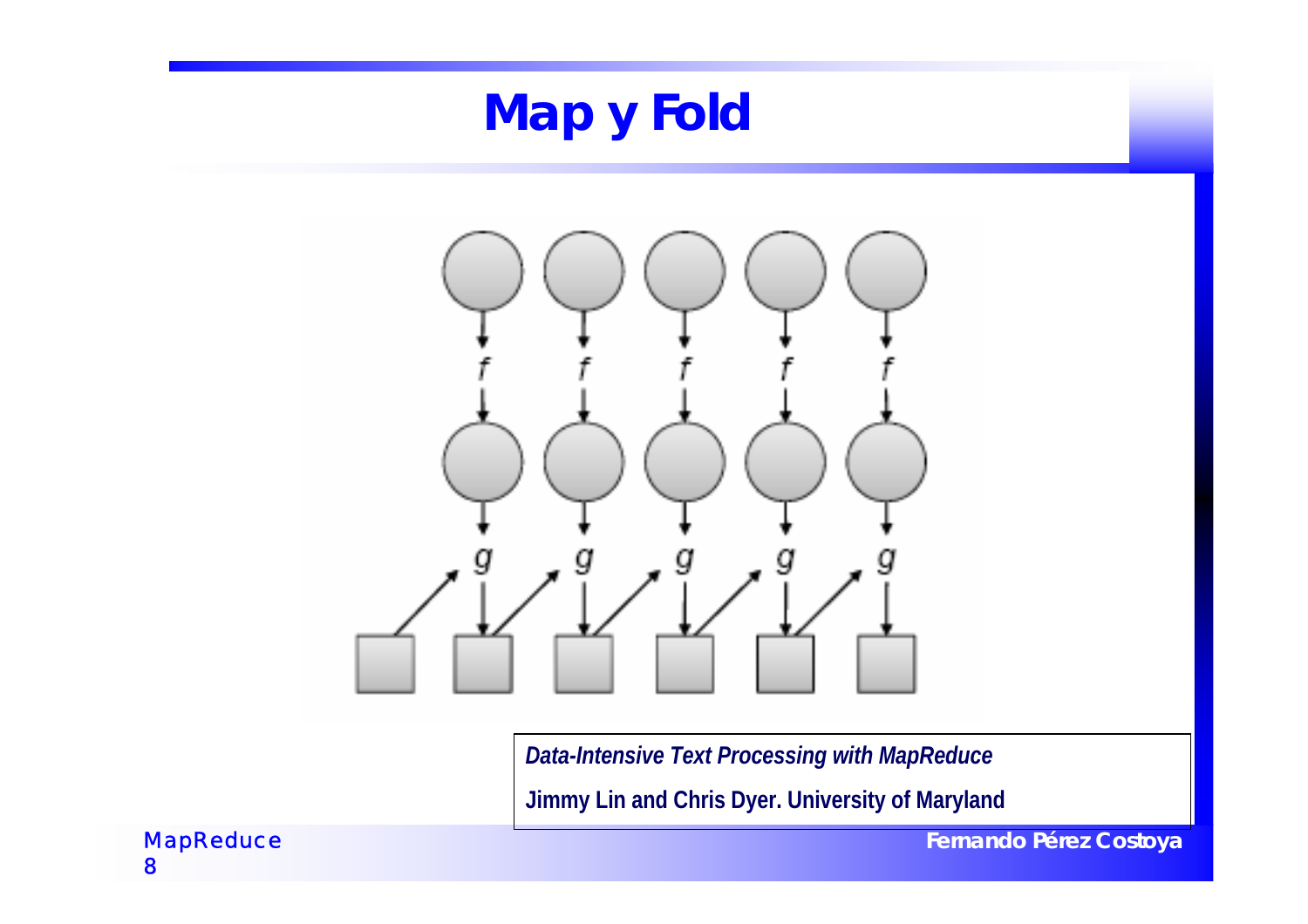### **Example: Count word occurrences**

```
map(String input key, String input value):
   // input_key: document name 
   // input_value: document contents 
  for each word w in input value:
     EmitIntermediate(w, "1");
```

```
 reduce(String output_key, Iterator intermediate_values): 
   // output_key: a word 
   // output_values: a list of counts 
  int result = 0;
  for each v in intermediate values:
    result += ParseInt(v);
   Emit(AsString(result));
```
Pseudocode: See appendix in paper for real code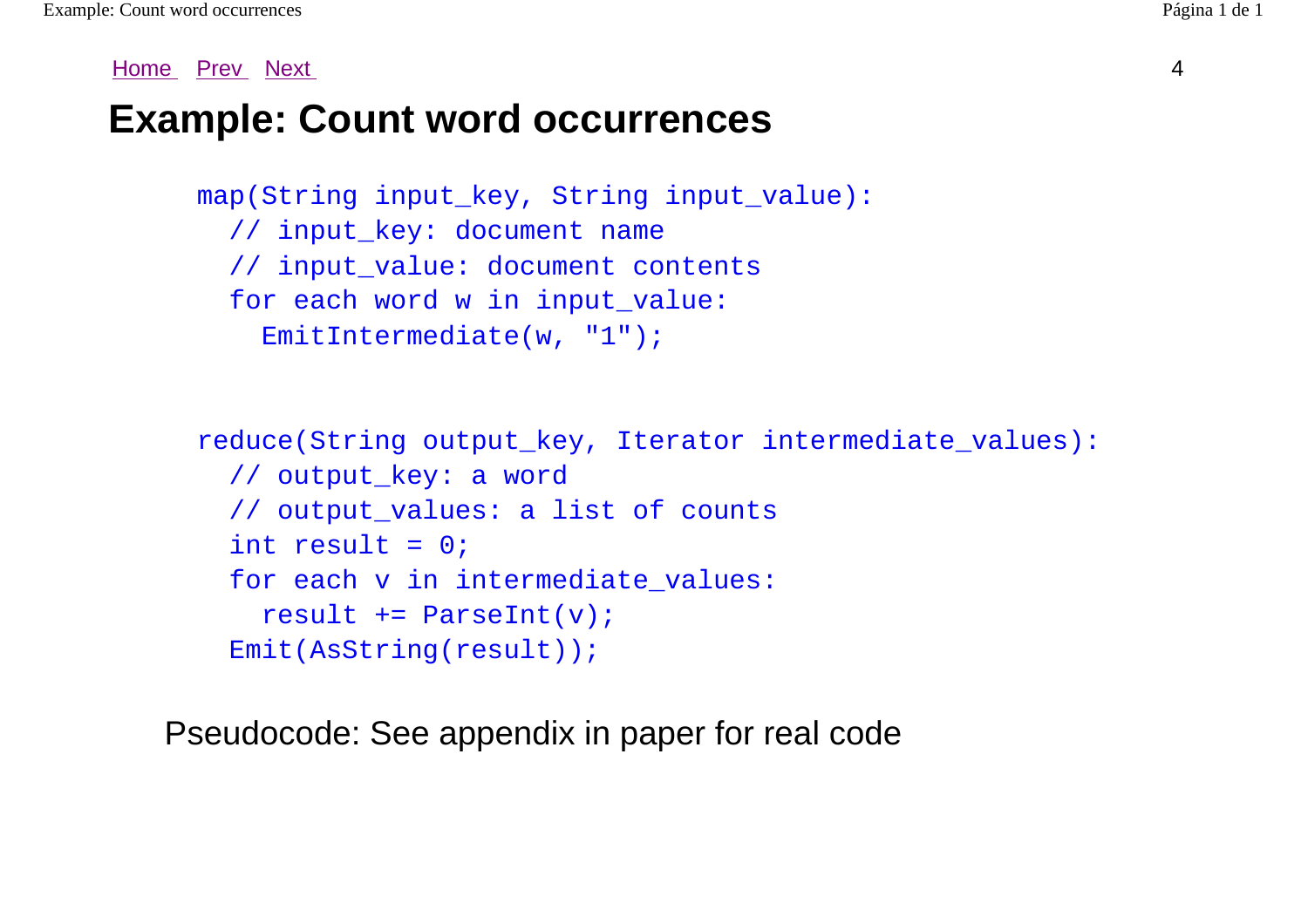## **Model is Widely Applicable**

MapReduce Programs In Google Source Tree



... ... ...

#### Example uses:

distributed grep distributed sort web link-graph reversal term-vector per host web access log stats inverted index construction document clustering machine learning statistical machine translation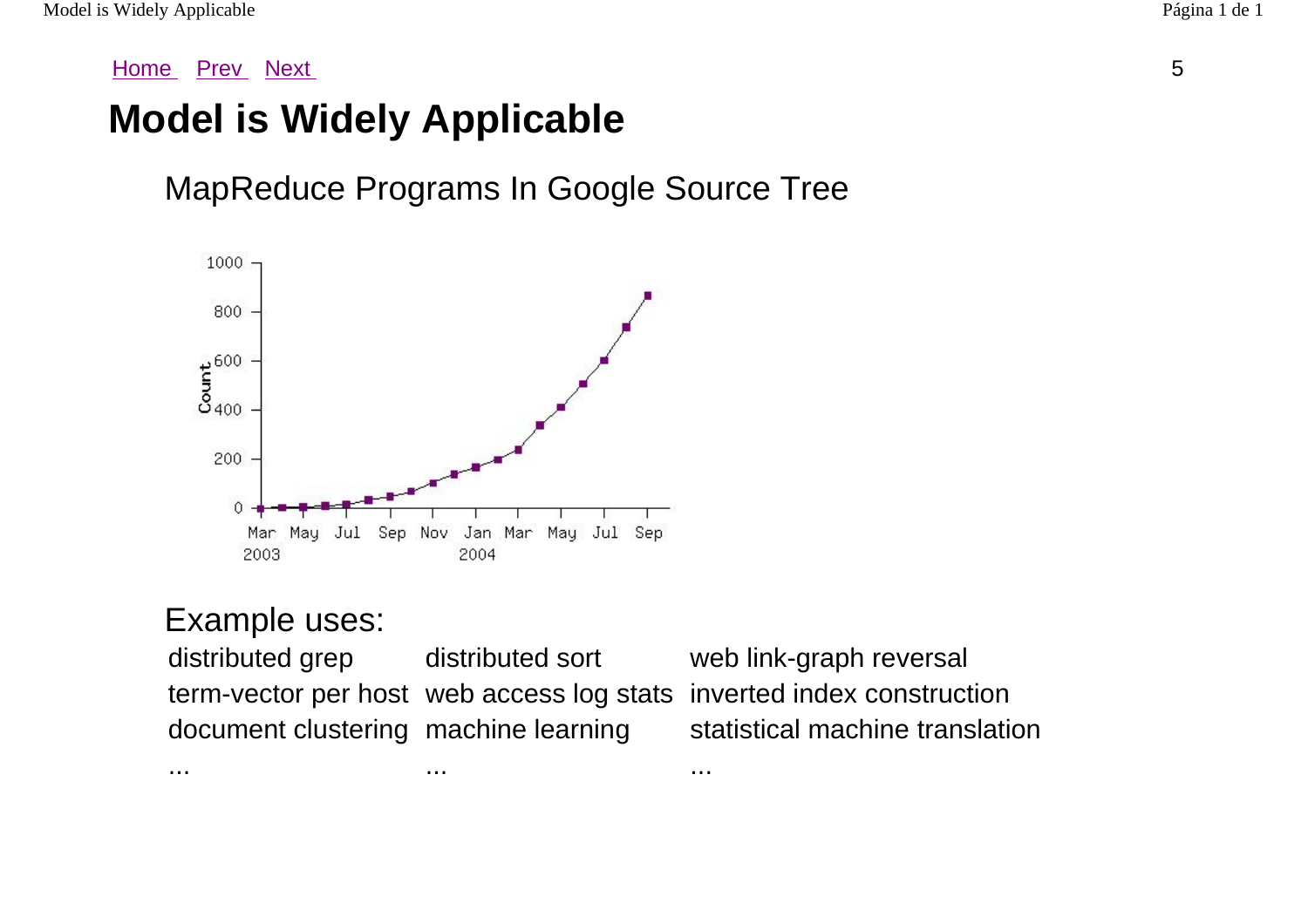## **Implementation Overview**

Typical cluster:

- 100s/1000s of 2-CPU x86 machines, 2-4 GB of memory
- Limited bisection bandwidth
- Storage is on local IDE disks
- GFS: distributed file system manages data (SOSP'03)
- Job scheduling system: jobs made up of tasks, scheduler assigns tasks to machines

Implementation is a C++ library linked into user programs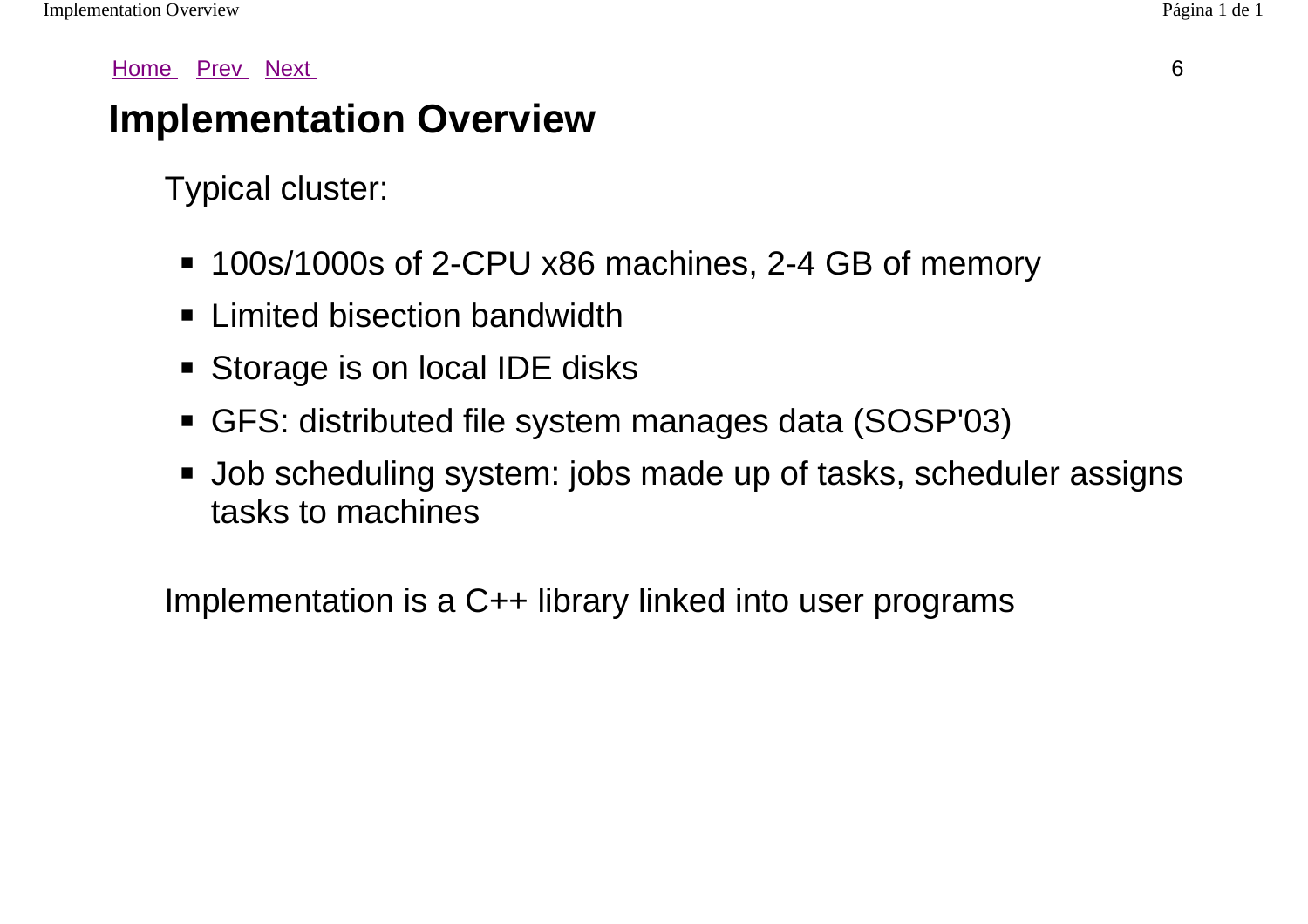### **Execution**

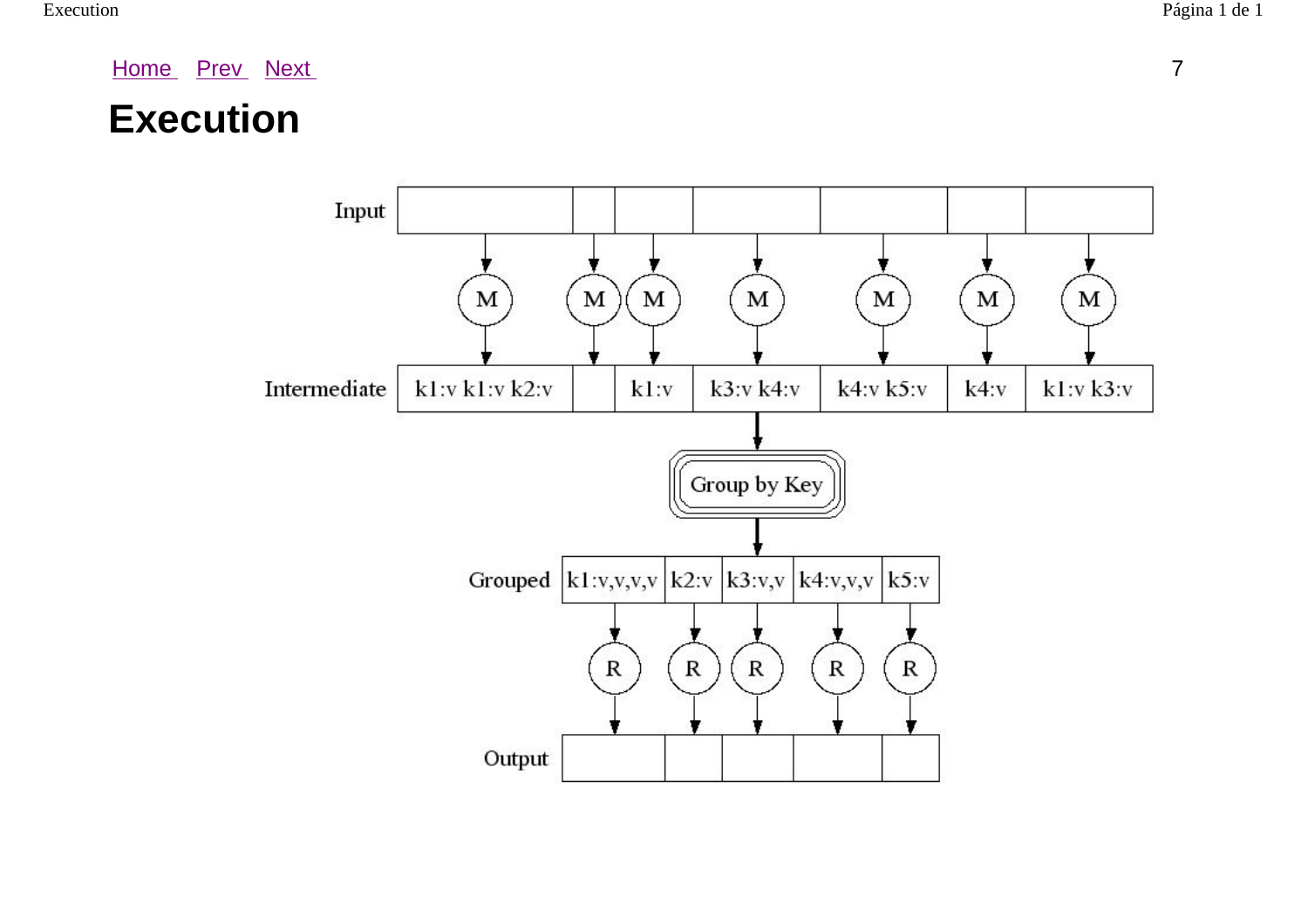### **Parallel Execution**

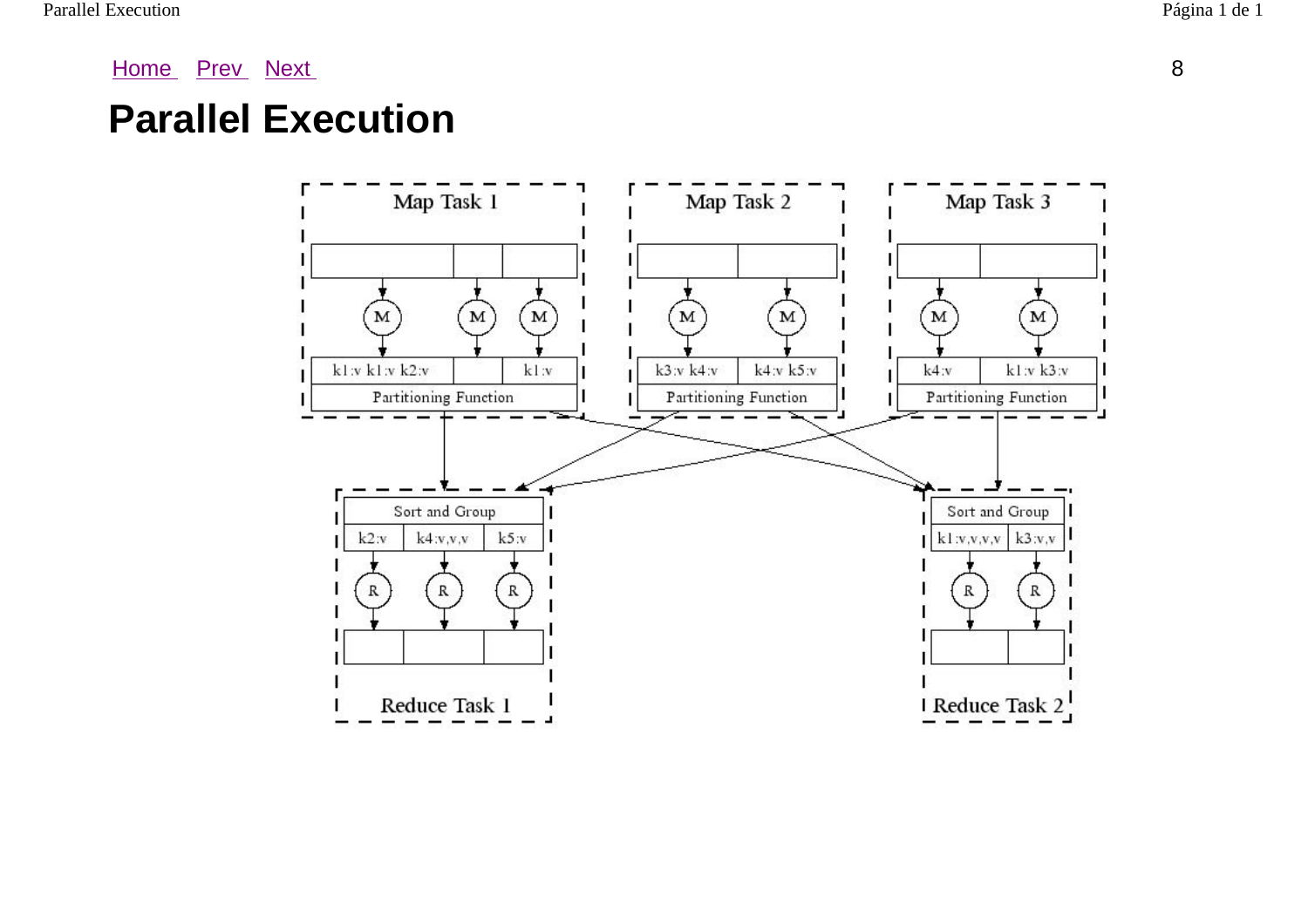## **Visión física de ejecución Google-MR**



*MapReduce* 26

**Fernando Pérez Costoya**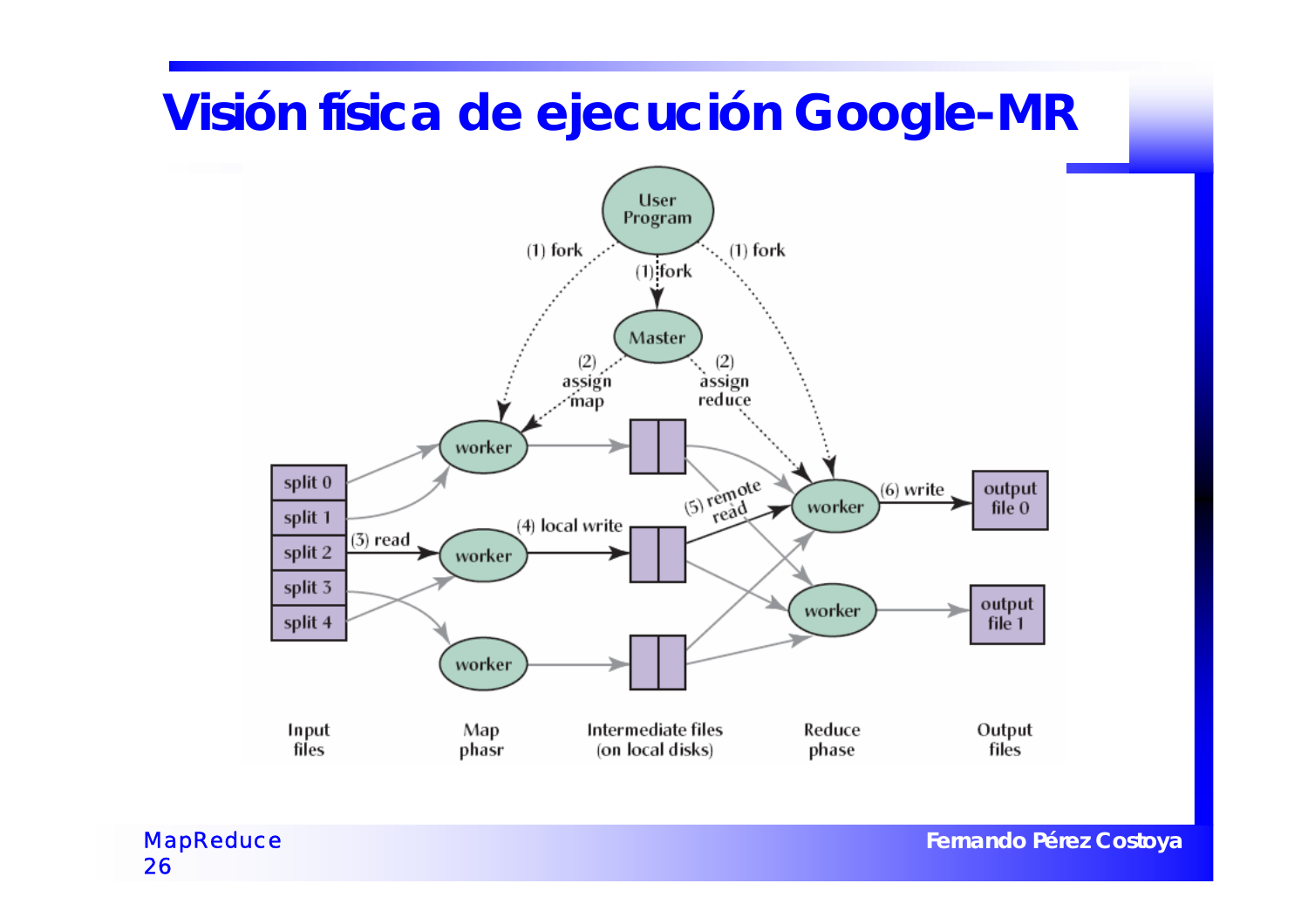## **Task Granularity And Pipelining**

Fine granularity tasks: many more map tasks than machines

- Minimizes time for fault recovery
- Can pipeline shuffling with map execution
- Better dynamic load balancing

Often use 200,000 map/5000 reduce tasks w/ 2000 machines

| Process                    | Time ---------------------- |       |                  |                                 |          |                   |          |
|----------------------------|-----------------------------|-------|------------------|---------------------------------|----------|-------------------|----------|
| User Program   MapReduce() |                             |       |                  | wait                            |          |                   |          |
| Master                     |                             |       |                  | Assign tasks to worker machines |          |                   |          |
| Worker 1                   |                             | Map 1 | Map <sub>3</sub> |                                 |          |                   |          |
| Worker 2                   |                             |       | Map 2            |                                 |          |                   |          |
| Worker 3                   |                             |       | Read 1.1         | Read 1.3                        | Read 1.2 | Reduce 1          |          |
| Worker 4                   |                             |       |                  | Read 2.1                        |          | Read 2.2 Read 2.3 | Reduce 2 |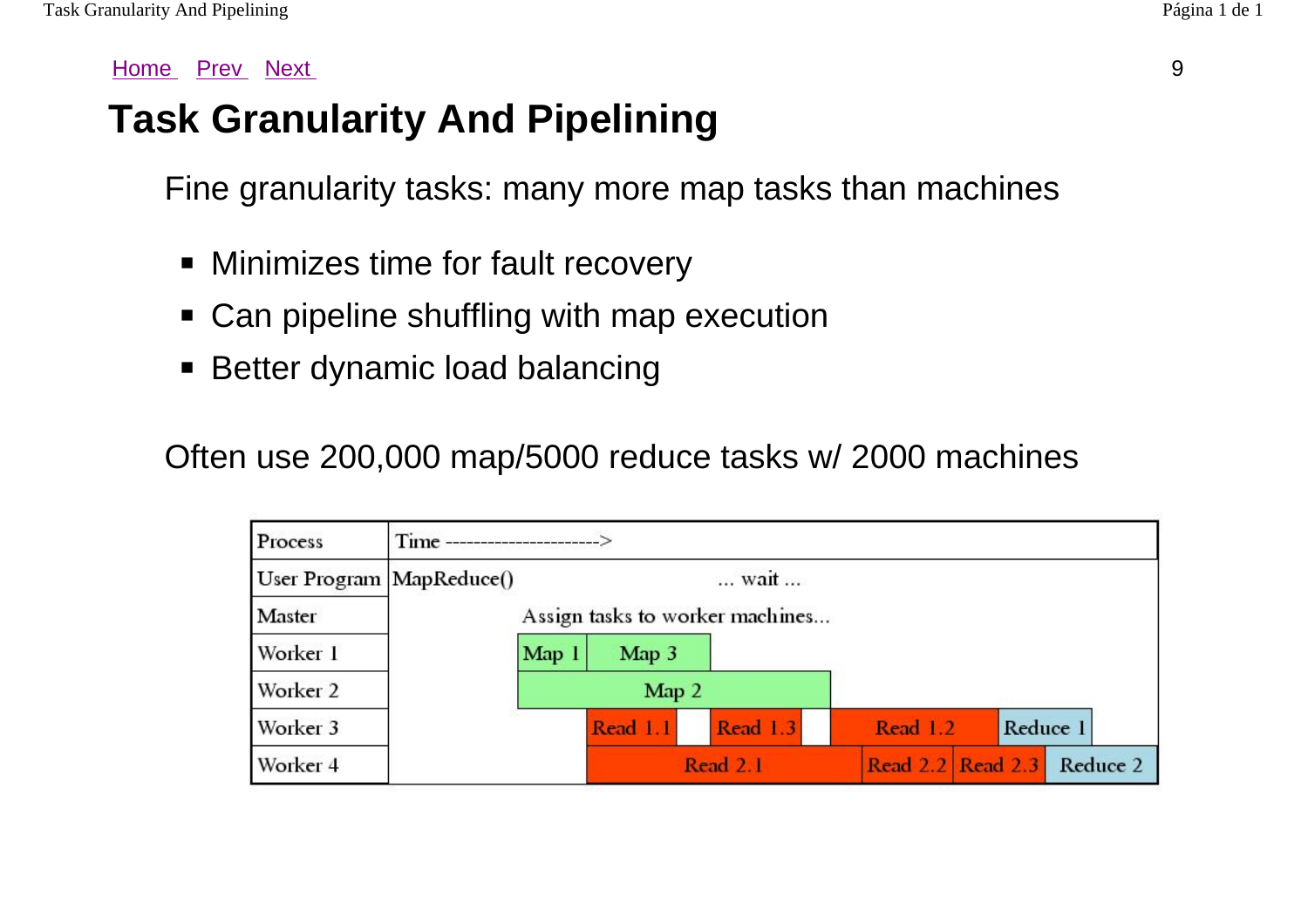## **Fault tolerance: Handled via re-execution**

- On worker failure:
	- Detect failure via periodic heartbeats
	- Re-execute completed and in-progress *map* tasks
	- Re-execute in progress *reduce* tasks
	- Task completion committed through master
- Master failure:
	- Could handle, but don't yet (master failure unlikely)

Robust: lost 1600 of 1800 machines once, but finished fine

Semantics in presence of failures: see paper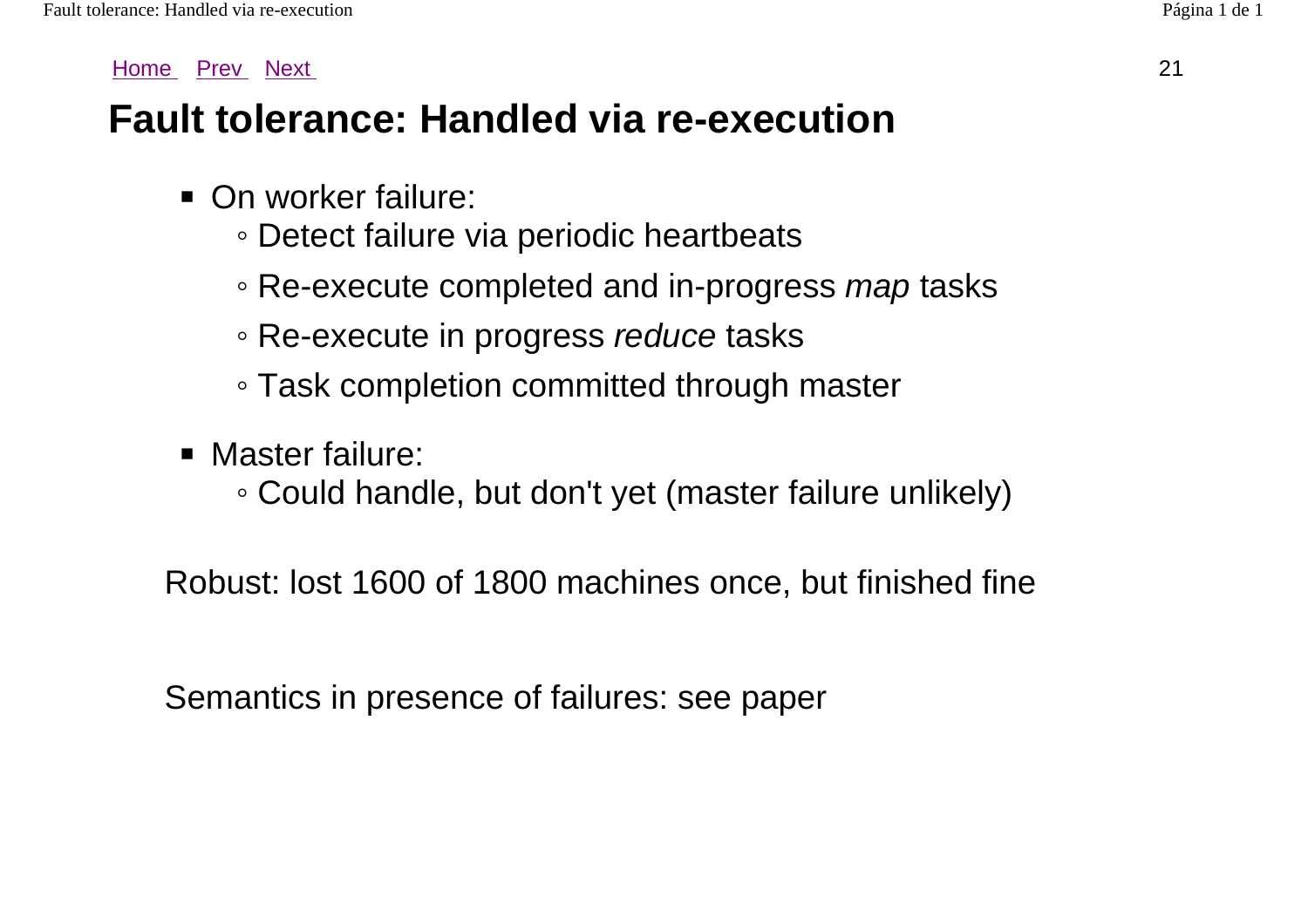## **Refinement: Redundant Execution**

Slow workers significantly lengthen completion time

- Other jobs consuming resources on machine
- Bad disks with soft errors transfer data very slowly
- Weird things: processor caches disabled (!!)

Solution: Near end of phase, spawn backup copies of tasks

■ Whichever one finishes first "wins"

Effect: Dramatically shortens job completion time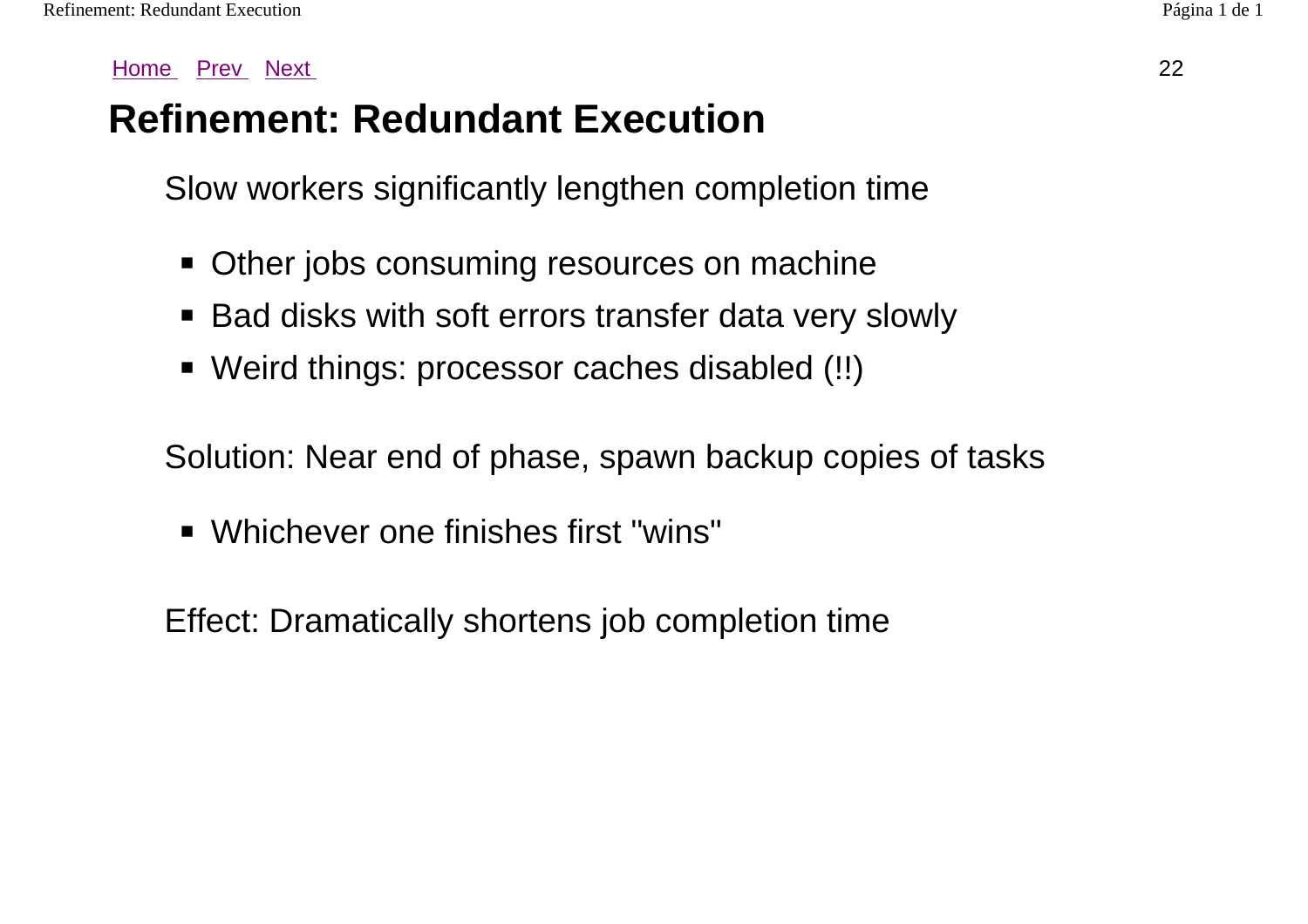## **Refinement: Locality Optimization**

Master scheduling policy:

- Asks GFS for locations of replicas of input file blocks
- Map tasks typically split into 64MB (== GFS block size)
- Map tasks scheduled so GFS input block replica are on same machine or same rack

Effect: Thousands of machines read input at local disk speed

■ Without this, rack switches limit read rate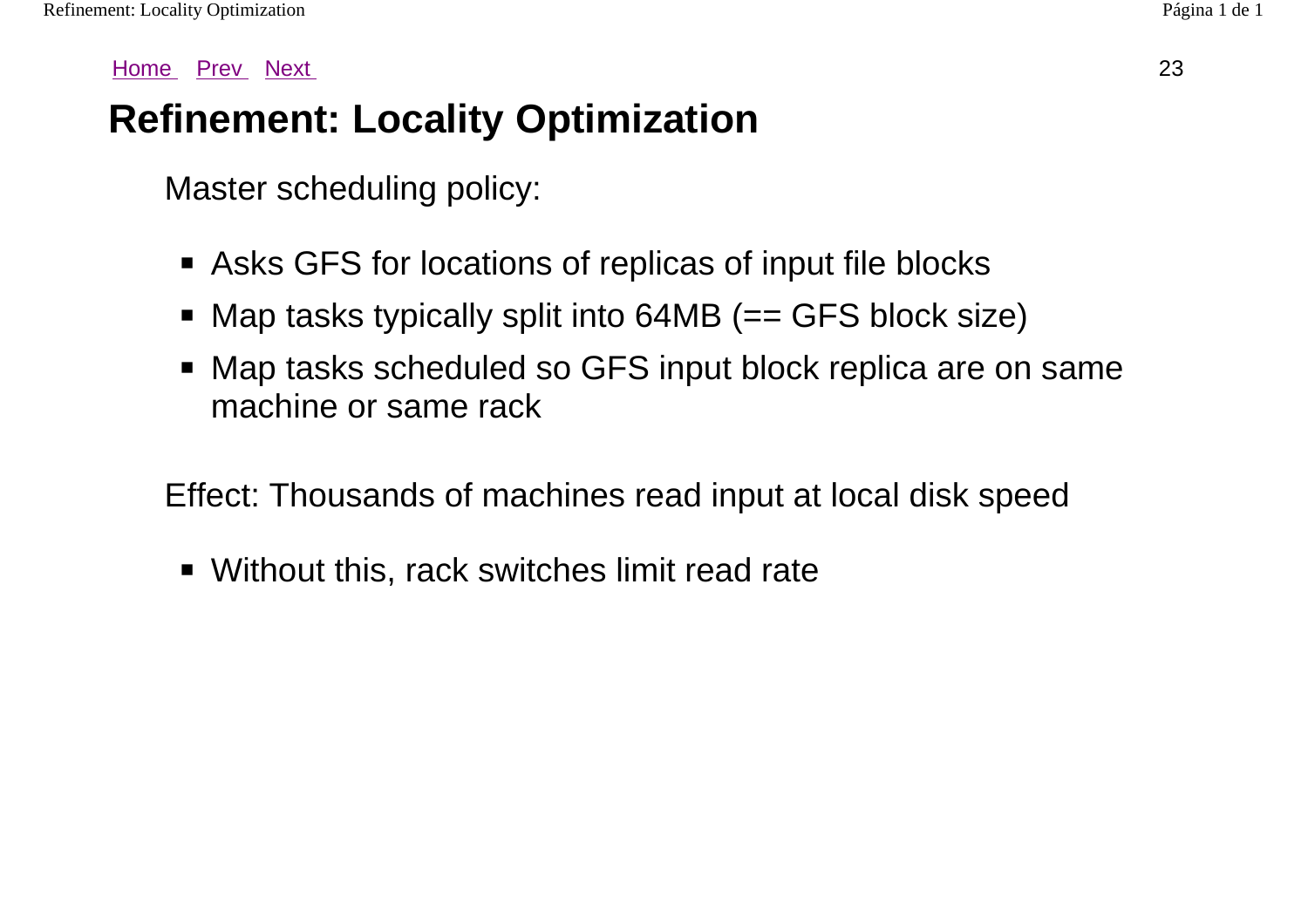## **Refinement: Skipping Bad Records**

Map/Reduce functions sometimes fail for particular inputs

- Best solution is to debug & fix, but not always possible
- On seg fault:
	- Send UDP packet to master from signal handler
	- Include sequence number of record being processed
- If master sees two failures for same record: ◦ Next worker is told to skip the record

Effect: Can work around bugs in third-party libraries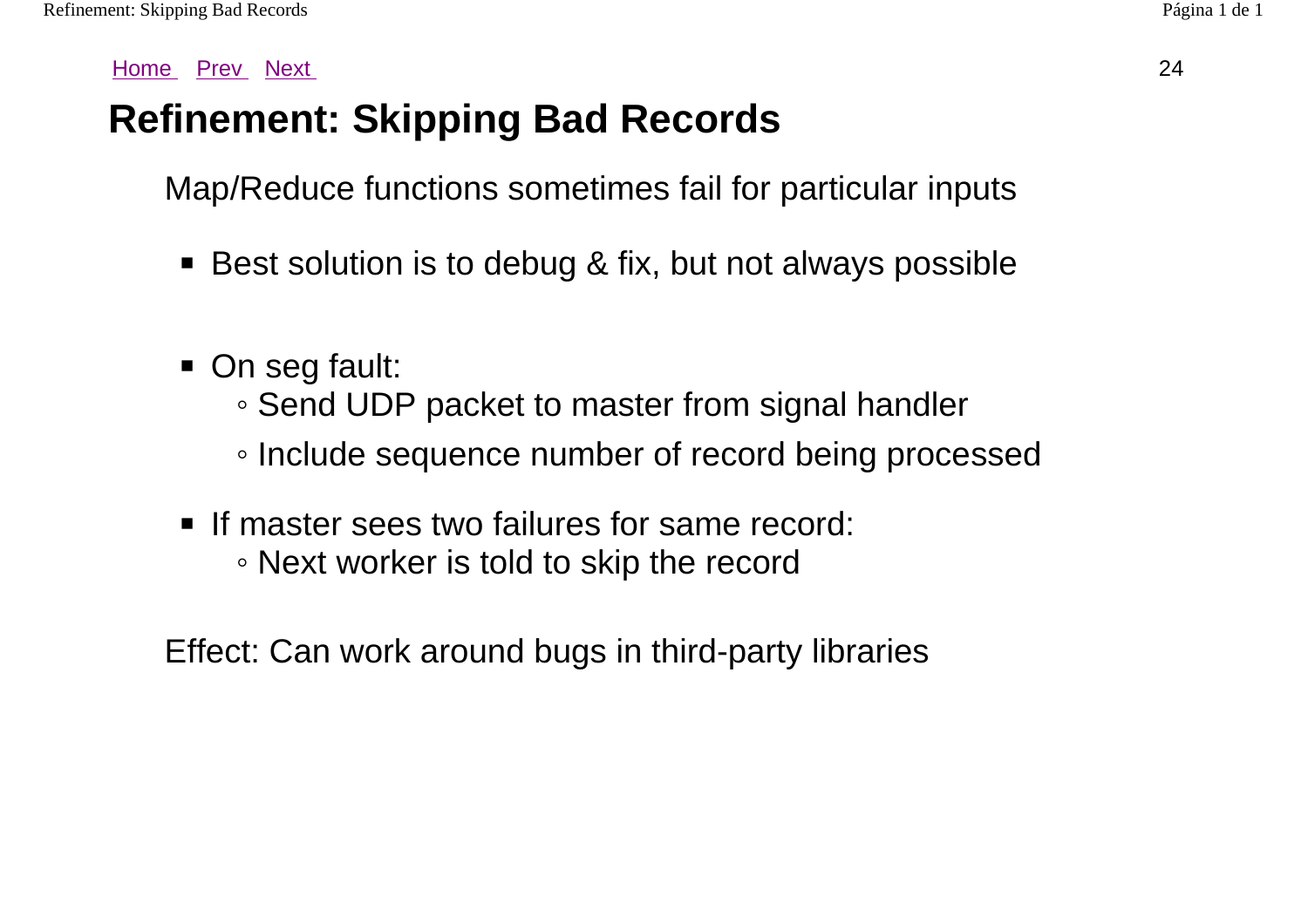## **Other Refinements (see paper)**

- Sorting guarantees within each reduce partition
- Compression of intermediate data
- Combiner: useful for saving network bandwidth
- Local execution for debugging/testing
- User-defined counters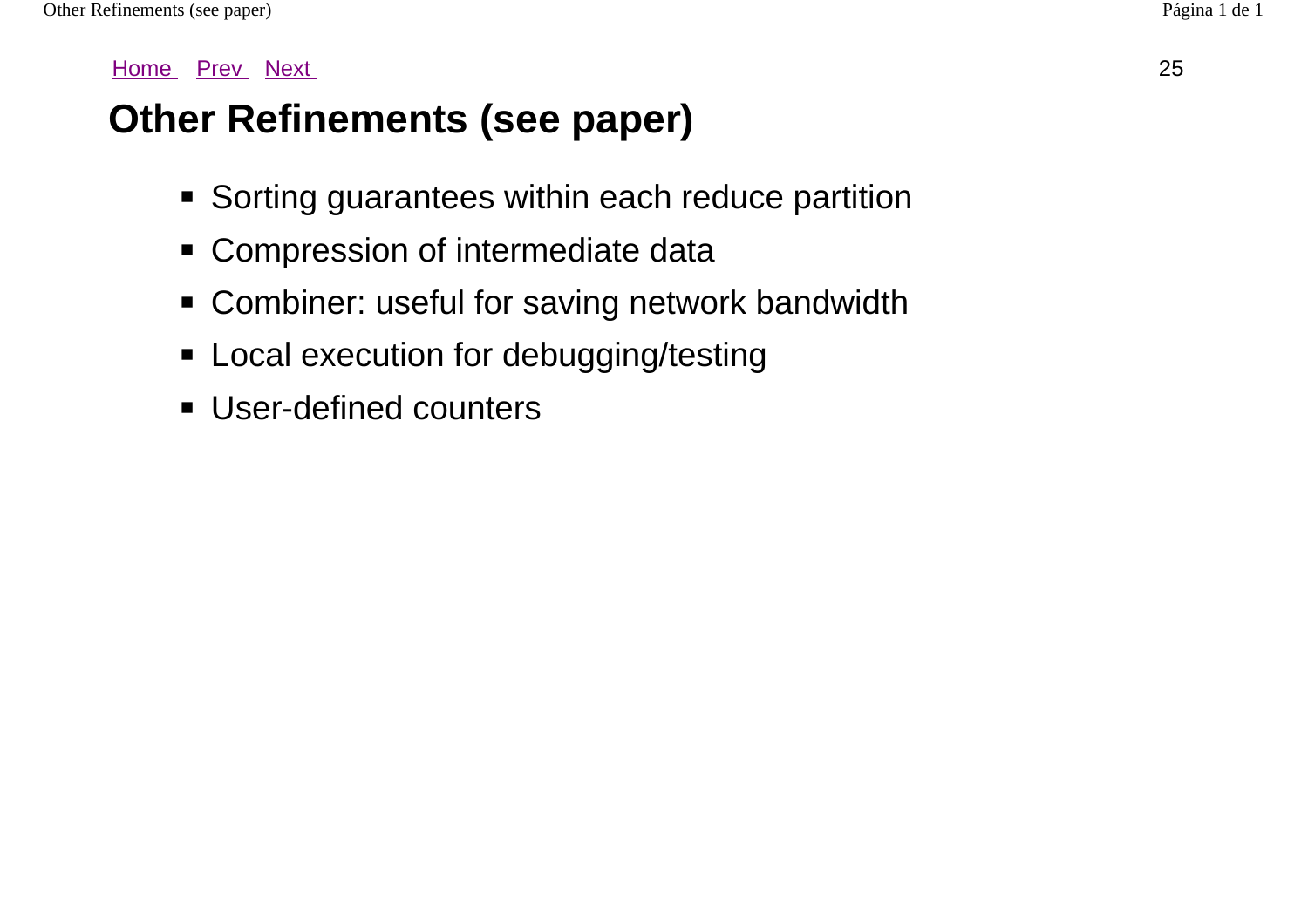# **Visión lógica de ejecución Hadoop-MR**



*Data-Intensive Text Processing with MapReduce*

**Jimmy Lin and Chris Dyer. University of Maryland**

**Fernando Pérez Costoya**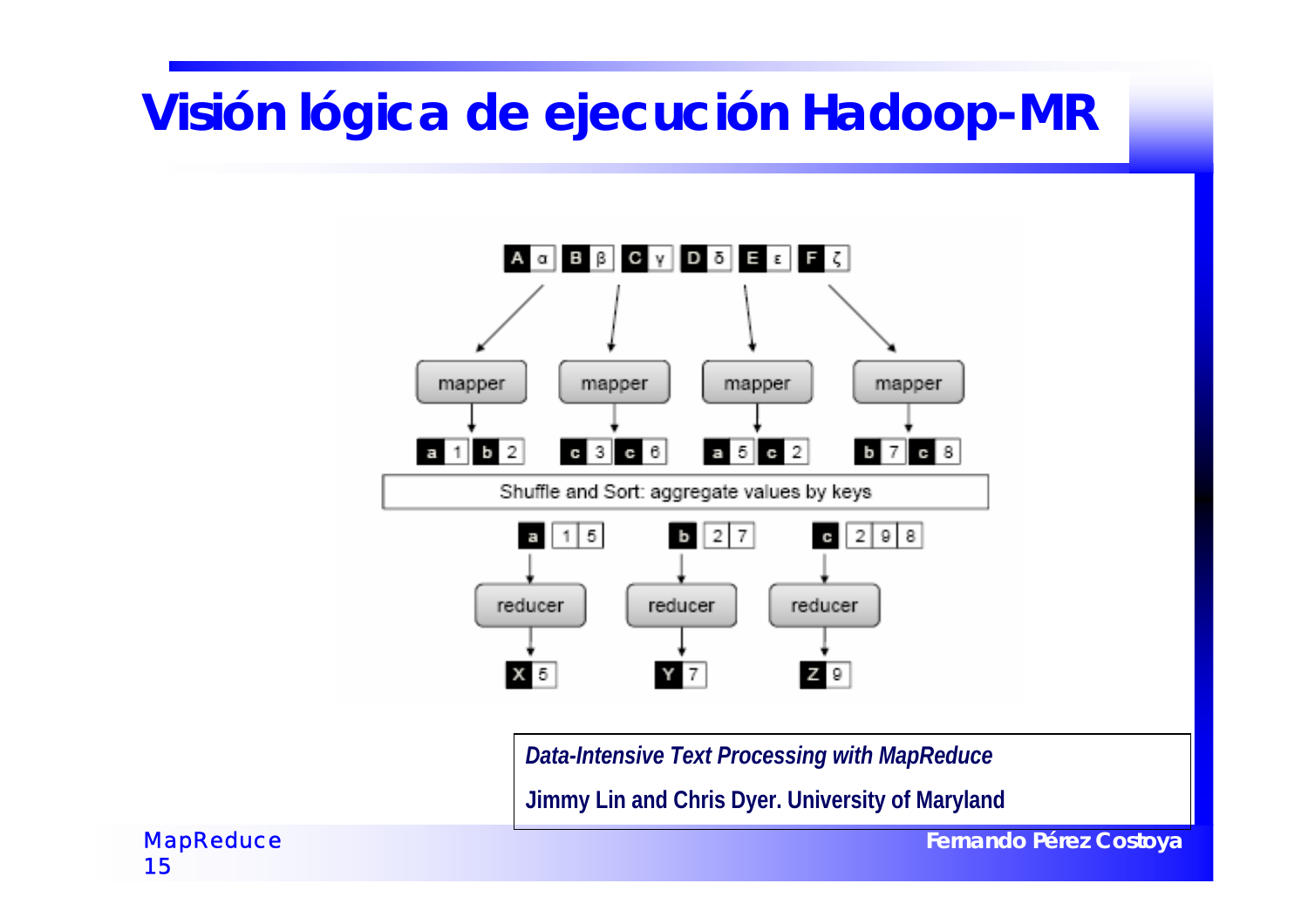# **Visión lógica Hadoop-MR con** *combiners*



*Data-Intensive Text Processing with MapReduce***. Lin & Dyer.**

**Fernando Pérez Costoya**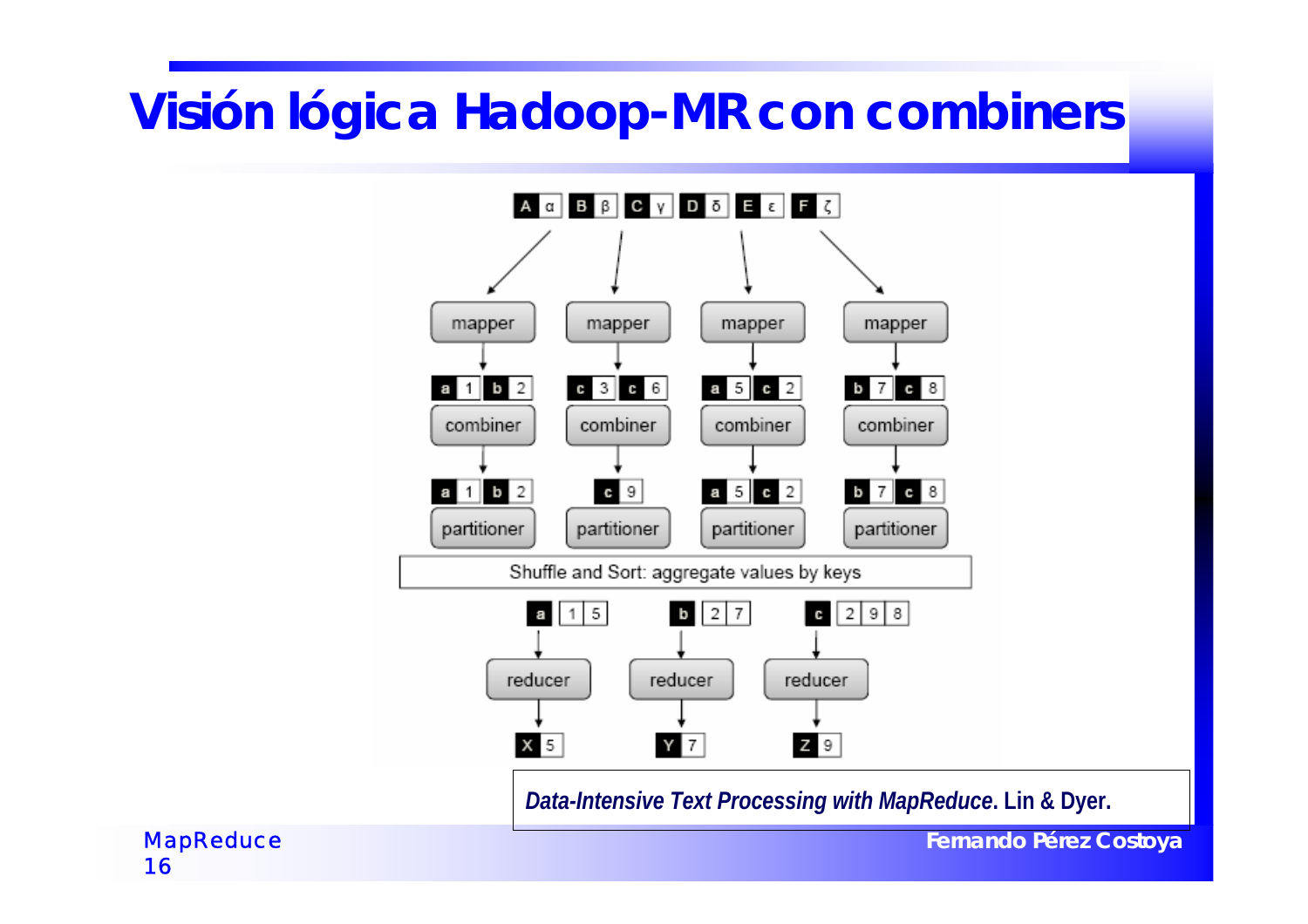### **Performance**

Tests run on cluster of 1800 machines:

- 4 GB of memory
- Dual-processor 2 GHz Xeons with Hyperthreading
- Dual 160 GB IDE disks
- Gigabit Ethernet per machine
- Bisection bandwidth approximately 100 Gbps

#### Two benchmarks:

| MR_Grep | Scan 10 <sup>10</sup> 100-byte records to extract records matching a rare |
|---------|---------------------------------------------------------------------------|
|         | pattern (92K matching records)                                            |
| MR Sort | Sort 10 <sup>10</sup> 100-byte records (modeled after TeraSort benchmark) |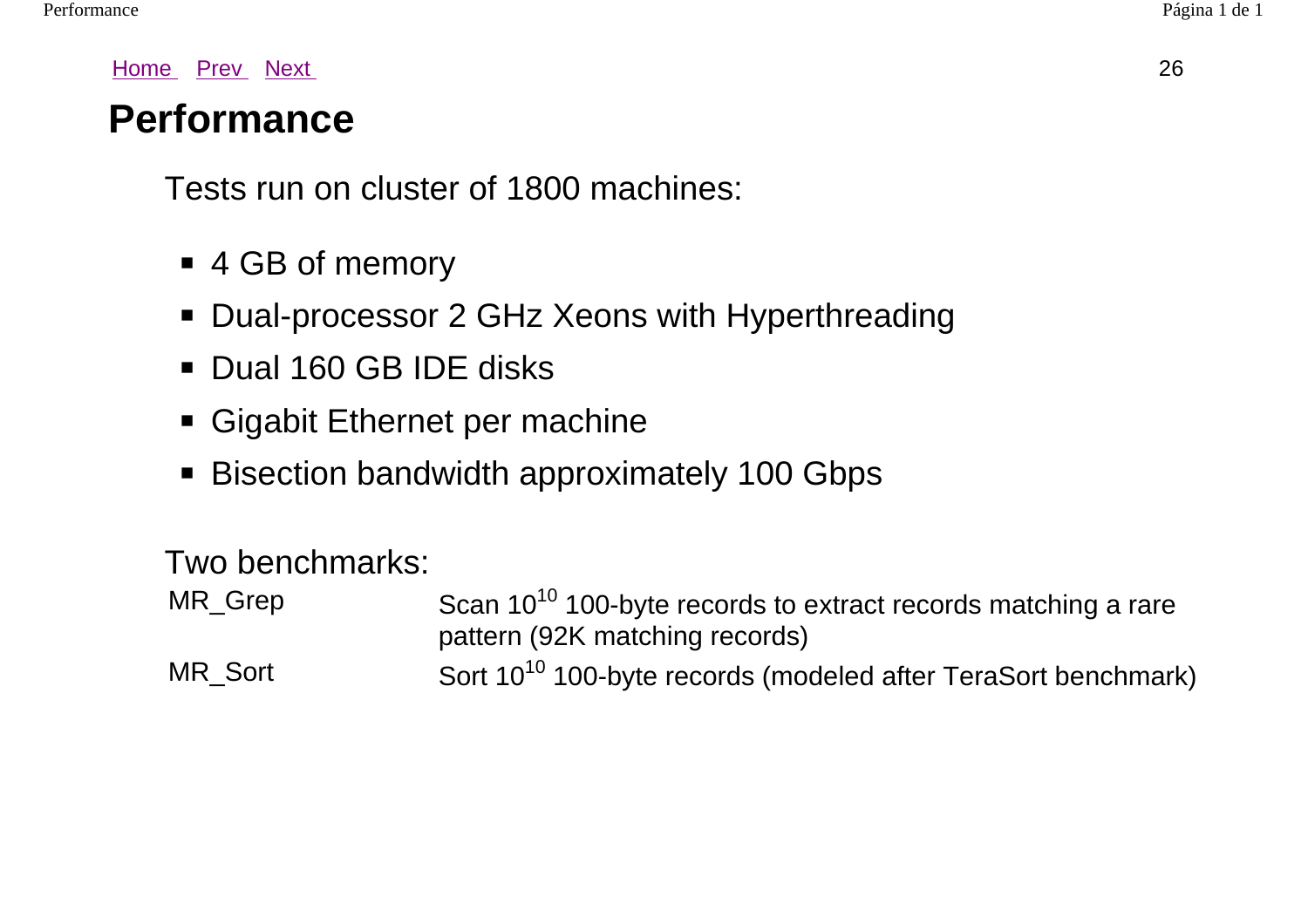

Locality optimization helps:

- 1800 machines read 1 TB of data at peak of ~31 GB/s
- Without this, rack switches would limit to 10 GB/s

Startup overhead is significant for short jobs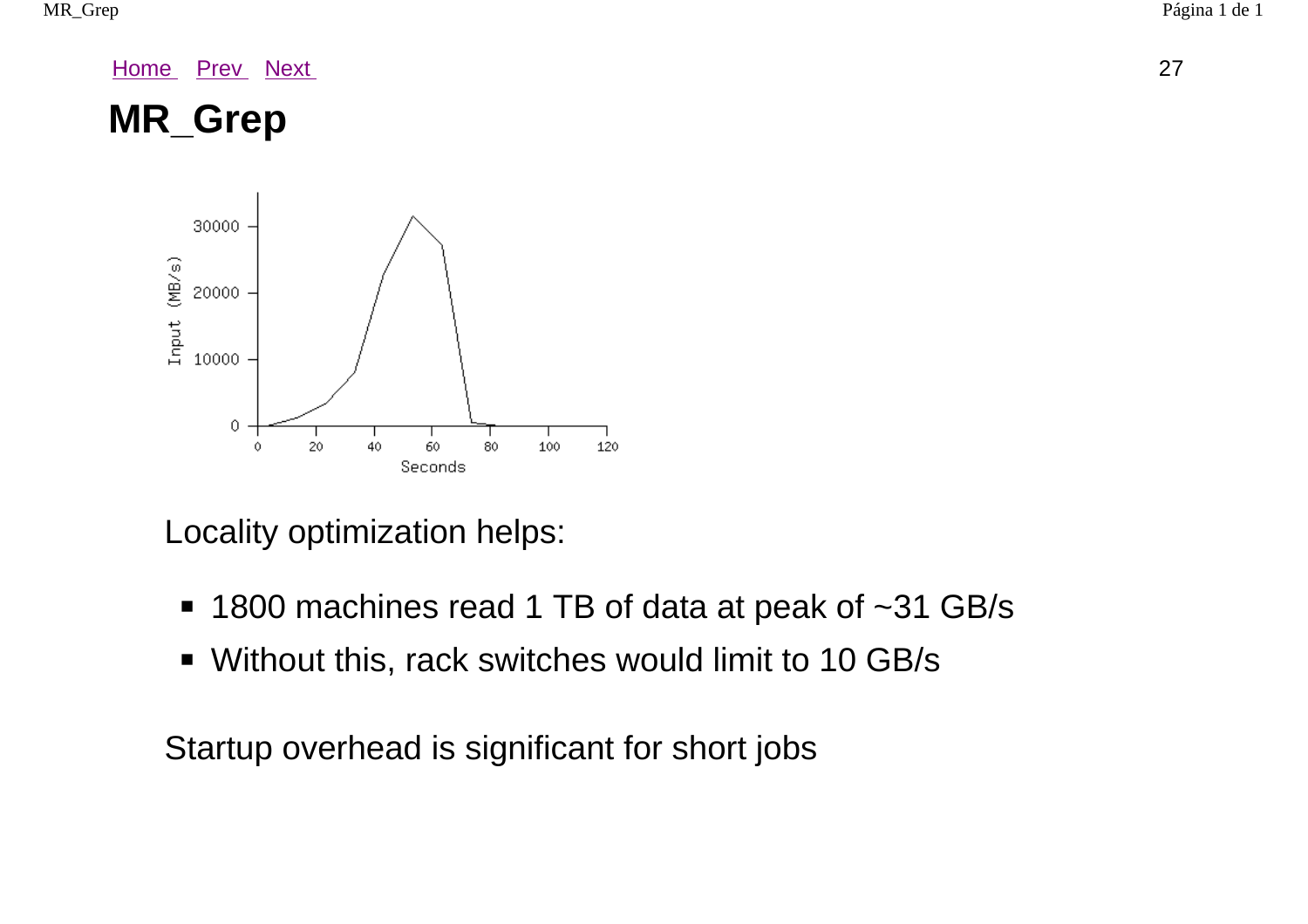#### **MR\_Sort**

- Backup tasks reduce job completion time significantly
- System deals well with failures

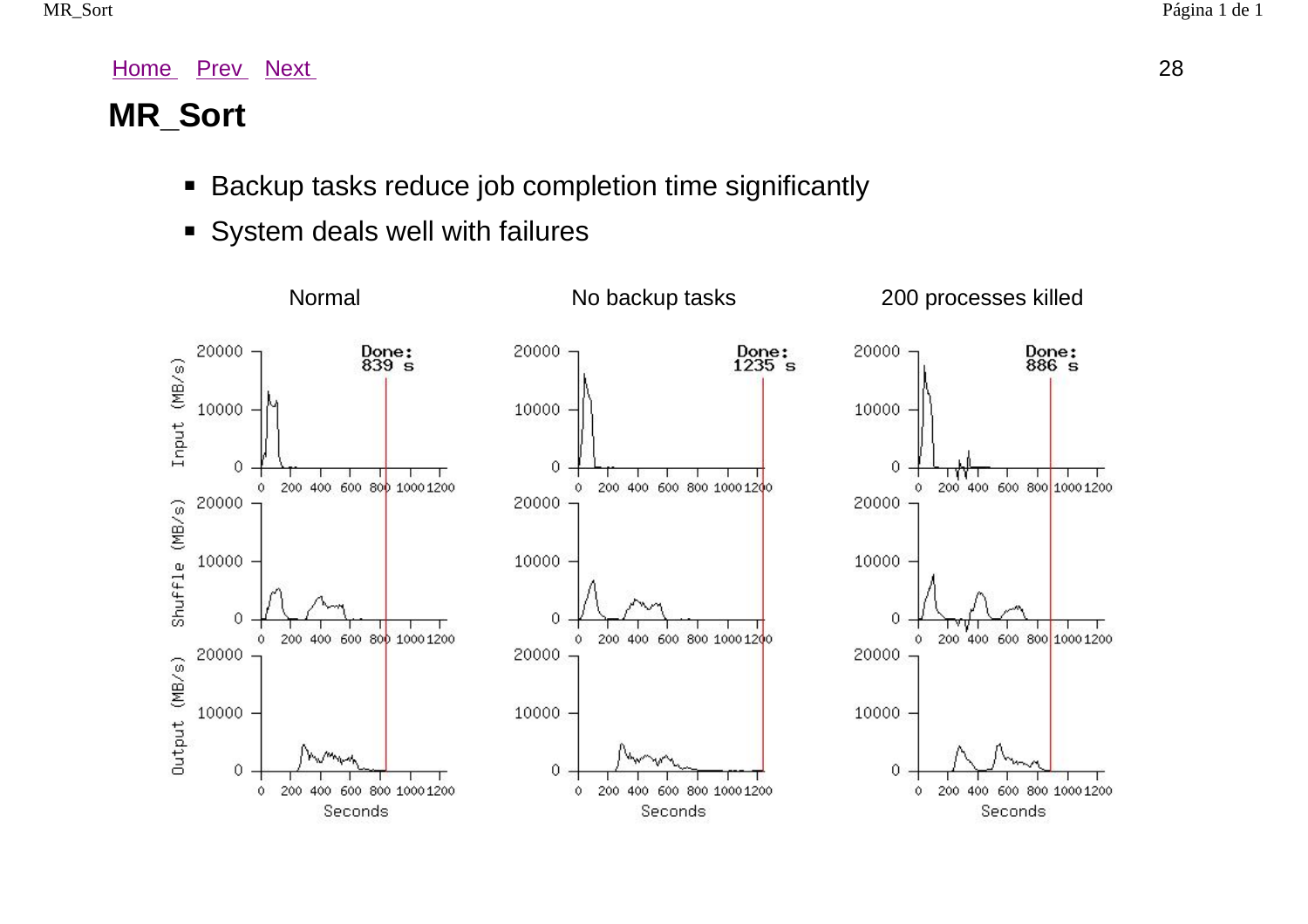## **Experience: Rewrite of Production Indexing System**

Rewrote Google's production indexing system using MapReduce

- Set of  $10, 14, 17, 21, 24$  MapReduce operations
- New code is simpler, easier to understand
- MapReduce takes care of failures, slow machines
- Easy to make indexing faster by adding more machines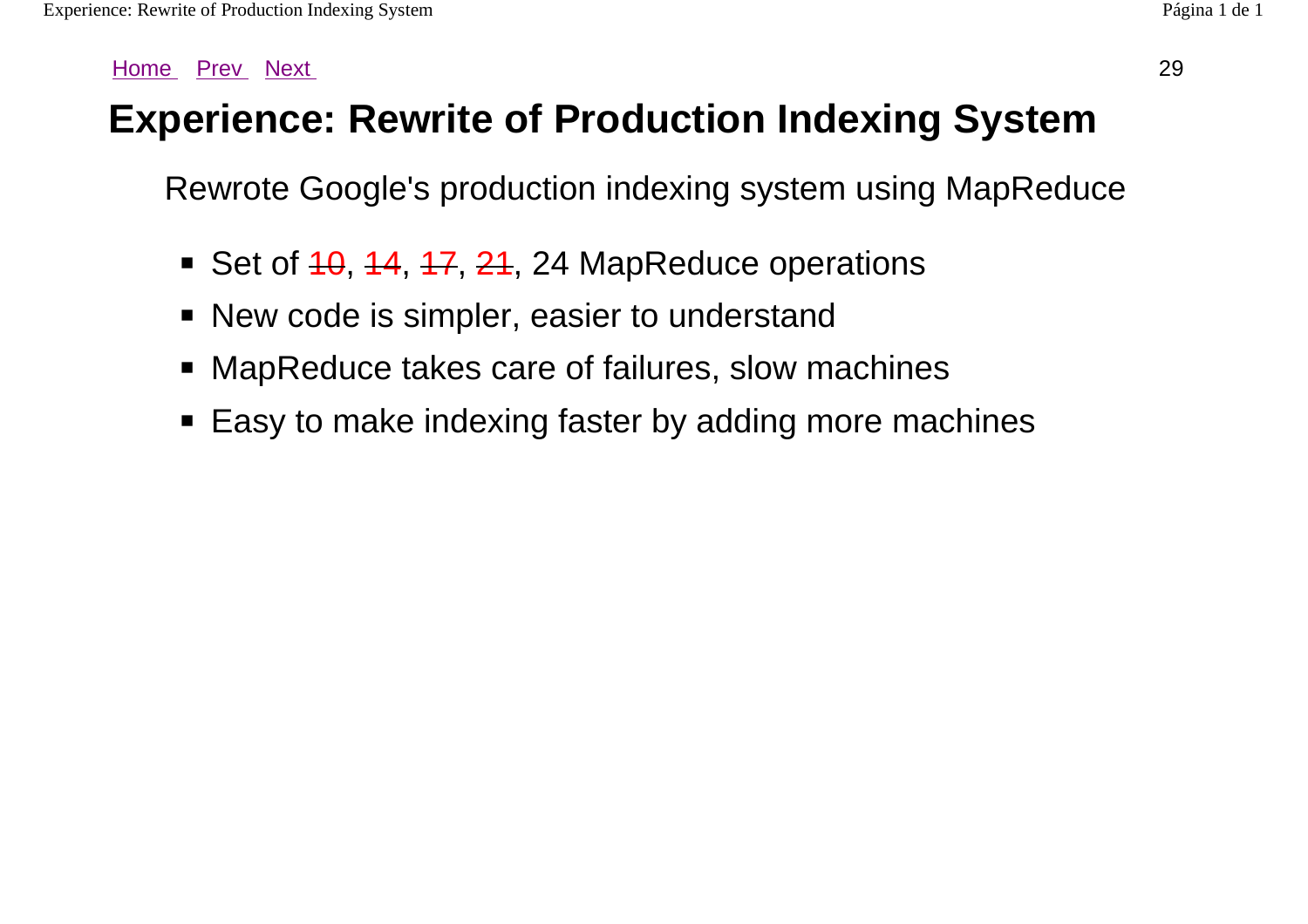## **Usage: MapReduce jobs run in August 2004**

| Number of jobs                        | 29,423      |          |
|---------------------------------------|-------------|----------|
| Average job completion time           |             | 634 secs |
| Machine days used                     | 79,186 days |          |
| Input data read                       | 3,288 TB    |          |
| Intermediate data produced            | 758 TB      |          |
| Output data written                   | 193 TB      |          |
| Average worker machines per job       | 157         |          |
| Average worker deaths per job         | 1.2         |          |
| Average map tasks per job             | 3,351       |          |
| Average reduce tasks per job          | 55          |          |
| Unique <i>map</i> implementations     | 395         |          |
| Unique reduce implementations         | 269         |          |
| Unique <i>map/reduce</i> combinations | 426         |          |